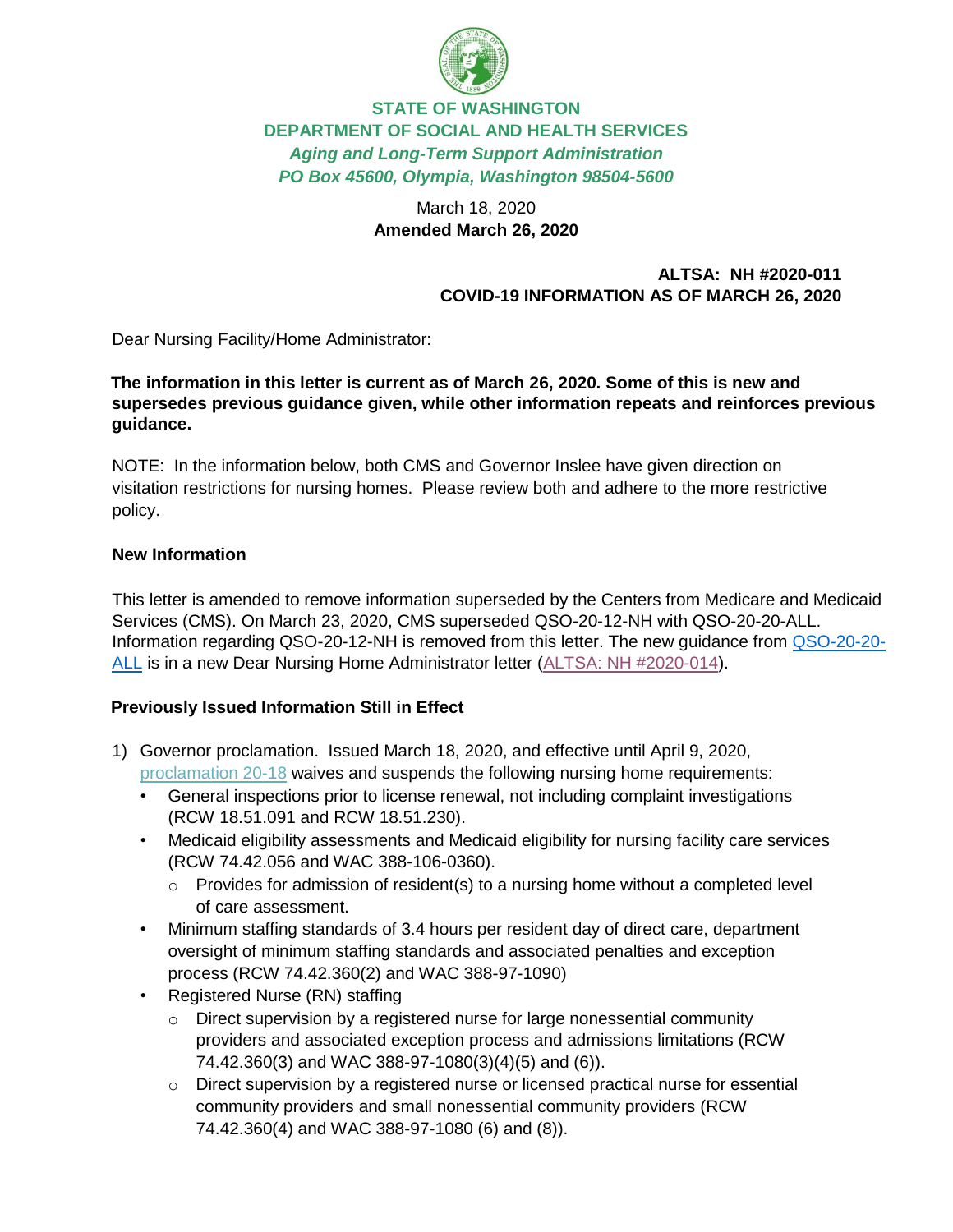- o For all Medicaid and Medicare certified facilities, federal rules still apply. See F727 and F731 in [Appendix PP](https://www.cms.gov/Medicare/Provider-Enrollment-and-Certification/GuidanceforLawsAndRegulations/Downloads/Appendix-PP-State-Operations-Manual.pdf) of the State Operations Manual for federal rules on registered nurse staffing.
- 2) 1135 Waivers issued by CMS. Washington State has received approval to implement waivers of some federal requirements, based on a blanket waiver offered by CMS. For information on the blanket waiver, go to <https://www.cms.gov/files/document/covid19>[emergency-declaration-health-care-providers](https://www.cms.gov/files/document/covid19-emergency-declaration-health-care-providers-fact-sheet.pdf)[fact-sheet.pdf.](https://www.cms.gov/files/document/covid19-emergency-declaration-health-care-providers-fact-sheet.pdf) For information on the response to our state request, go to [https://www.medicaid.gov/state-resourcecenter/disaster-response-toolkit/federal-disaster](https://www.medicaid.gov/state-resource-center/disaster-response-toolkit/federal-disaster-resources/?entry=54022)[resources/?entry=54022.](https://www.medicaid.gov/state-resource-center/disaster-response-toolkit/federal-disaster-resources/?entry=54022)
	- CMS is waiving the requirement at Section 1812(f) of the Social Security Act for a 3-day prior hospitalization for coverage of a skilled nursing facility (SNF) stay and provides temporary emergency coverage of SNF services without a qualifying hospital stay, for those people who need to be transferred as a result of the effect of a disaster or emergency. In addition, for certain beneficiaries who recently exhausted their SNF benefits, it authorizes renewed SNF coverage without first having to start a new benefit period.
	- CMS is waiving 42 CFR 483.20 to provide relief to SNFs on the timeframe requirements for Minimum Data Set (MDS) assessments and transmission.
	- CMS is allowing Preadmission Screening and Resident Review (PASRR) Level 1 and Level 2 assessments to be waived for 30 days. All new admissions can be treated like exempted hospital discharges. Level 1 screenings will need to be completed within the nursing facility if a hospital is not able to complete the form prior to admission. After 30 days, new admissions with mental illness (MI) or intellectual disability (ID) should receive a Resident Review as soon as resources become available.
- 3) CMS issued QSO-20-14-NH on March 4, 2020, revised it on March 9, and then revised it again March 13, 2020. The updated information is in [QSO-20-14-NH.](https://www.cms.gov/files/document/qso-20-14-nh-revised.pdf) Revised and new information summary:
	- Facilities should restrict visitation of all visitors and non-essential health care personnel except for certain compassionate care situations.
	- Decisions about visitors entering under compassionate care situations will be made on a case-by-case basis. Visitors should be screened, and facilities should require appropriate hand hygiene and personal protective equipment (PPE) be worn.
	- Facilities should follow Center for Disease Control and Preventions (CDC) guidelines for restricting access to health care workers: [https://www.cdc.gov/coronavirus/2019ncov/hcp/guidance-risk-assesment-hcp.html.](https://www.cdc.gov/coronavirus/2019-ncov/hcp/guidance-risk-assesment-hcp.html)
	- RCS will constantly evaluate surveyors to ensure they do not pose transmission risk.
	- Additional guidance can also be found on communal dining, screening of residents and staff, identification of staff who work at multiple facilities, communication with family members, resident access to the Ombuds program, and other information.

Nursing homes should continue to admit any individuals that they would normally admit to their facility, including individuals from hospitals where a case of COVID-19 was/is present.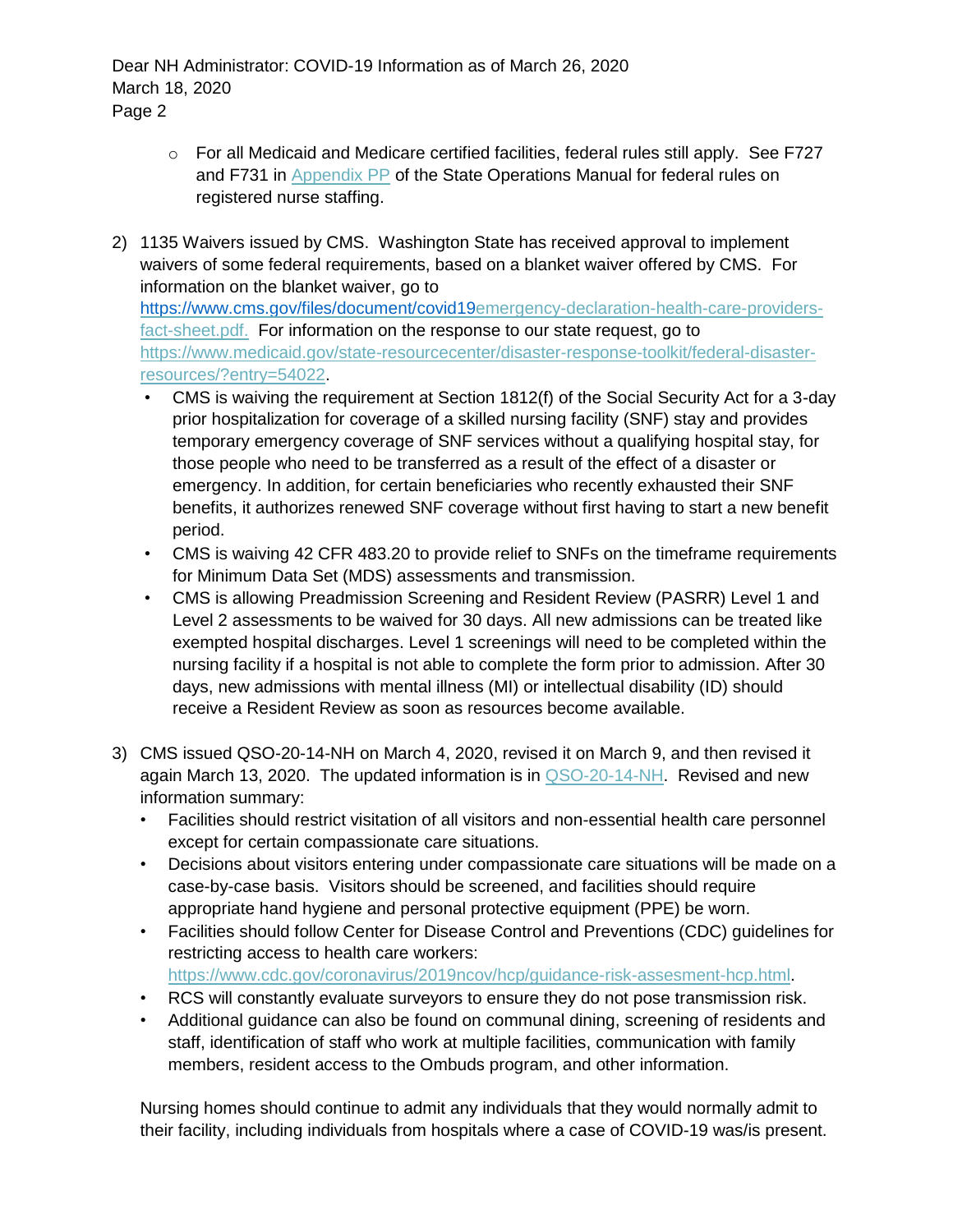All nursing home stakeholders should be prepared for guidance from CMS and other agencies (e.g., CDC) to change. CMS *strongly recommends* monitoring relevant sources regularly for updates. The QSO memorandum has a list of resources regarding PPE, respirators, infection control and other topics.

- 4) Governor proclamation. Issued March 16, 2020, [proclamation 20-16](https://www.governor.wa.gov/sites/default/files/proclamations/20-16%20Coronavirus%20No%20visitors%20LTC%20%28tmp%29.pdf) increased the types of facilities covered by #20-06. The proclamation prohibits visitors from entering a listed facility. The prohibition on visitation does not apply to::
	- End of life situations
	- Visits by attorneys, administrative law judges, advocates or similar persons who represent a resident
	- Vendors or volunteers who supply or work in a facility
	- Health care teams such as doctors, behavioral health providers, and home health nurses so that care and service needs of residents are met
	- Department of Social and Health Services staff, including staff from the Developmental Disabilities Administration and Aging and Long-Term Support Administration

**Excluding emergency responders who are screened when they start work, are wearing PPE, and need immediate access to the facility,** all visitors who enter a facility must meet the prohibitions and requirements set out in [Proclamation 20-06](https://www.governor.wa.gov/sites/default/files/proclamations/20-06%20Coronavirus%20%28tmp%29.pdf) (see below).

- 5) Nurse Aide Registered information. The following information clarifies requirements for hiring nurse aides. For further information, please reference [42 CFR §483.35.](https://www.ecfr.gov/cgi-bin/text-idx?rgn=div5&node=42:5.0.1.1.2) Facilities may hire:
	- NA-Rs currently enrolled in a non-facility based NA training program;
	- NA-Rs currently enrolled in the facility's NA training program;
	- An individual without current status as a NA-R.

If the individual does not have current status as a NA-R, they must register with the Department of Health within three days of employment.

The facility is responsible to ensure the NA-R is competent to perform NA tasks. The NA-R may demonstrate competencies for specific tasks to the program they are enrolled in or to a licensed nurse in the facility.

- 6) Nursing Home Infection Control Inspections. Effective March 18, 2020, Residential Care Services has received direction from the COVID-19 Long Term Care Incident Command to complete focused reviews of Nursing Home infection control procedures and assess current Personal Protective Equipment (PPE) supplies.
	- We will not cite for lack of PPE per the direction of CMS; however, this information is important for us to report up to the Incident Command.
	- The authority to complete these inspections is at RCW 18.51.210.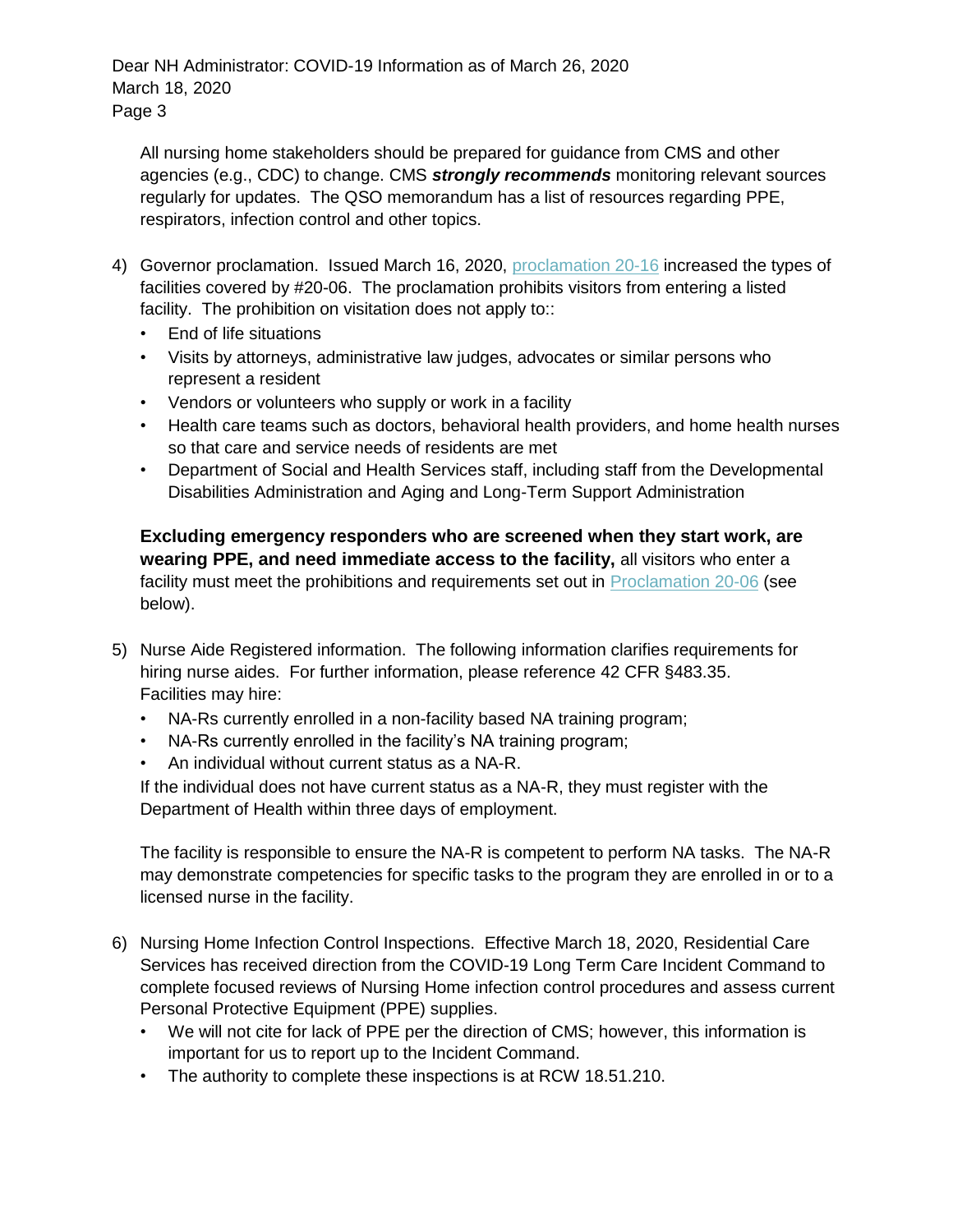- 7) On March 10, 2020, the governor issued [Proclamation 20-06,](https://www.governor.wa.gov/sites/default/files/proclamations/20-06%20Coronavirus%20%28tmp%29.pdf) which amends [20-05.](https://www.governor.wa.gov/sites/default/files/proclamations/20-05%20Coronavirus%20%28final%29.pdf)  Proclamation 20-06 contains the following significant prohibitions for nursing homes and assisted living facilities to protect residents against COVID-19:
	- No more than one visitor is allowed per day per resident. Visitors must be adults and visits must take place in the resident's room. This does not apply to end of life situations, nor does it apply to health care professionals such as doctors, behavioral health providers, home health nurses, and other health care professionals who provide needed care and services to residents.
	- Visitors must be screened according to criteria listed in the proclamation.
	- Visitors must sign in on a reporting log and facilities must keep the logs for 30 days.
	- Employees and volunteers must be screened at the start of their shift, and are not permitted to work or volunteer if they show symptoms associated with COVID-19.
	- Residents under a recommendation or order from the Washington State Department of Health (DOH) or the local health jurisdiction for isolation or quarantine for COVID-19 must be isolated in their rooms. A resident can choose to leave at any time.
	- Nursing facility staff and volunteers are prohibited from disclosing protected and confidential information except as provided by law or with the consent of the resident.
	- The proclamation waives and suspends certain RCWs and WACs, and is effective until April 9, 2020.
- 8) Also on March 10, 2020, CMS clarified the application of CMS policies in light of recent Centers for Disease Control and Prevention (CDC) and Food and Drug Administration (FDA) guidance expanding the types of facemasks healthcare workers may use in situations involving COVID-19 and other respiratory infections. This guidance is in CMS memorandum [QSO-20-17-ALL.](https://www.cms.gov/files/document/qso-20-17-all.pdf) Under some circumstances, a facemask is an acceptable alternative to a N95 respirator. In addition, certain respirators typically used in industrial settings but not used in health care were deemed acceptable for use by facilities who cannot obtain a supply of approved healthcare respirators.
- 9) On February 6, 2020, The Centers for Medicare and Medicaid Services issued QSO memo [20-09-ALL.](https://www.cms.gov/files/document/qso-20-09-all.pdf) In the memo, CMS strongly urged the review of The Centers for Disease Control and Prevention's (CDC) guidance and encouraged facilities to review their own infection prevention and control policies and practices to prevent the spread of infection. Suggested elements of facility practice to review:
	- Review your emergency preparedness plan for actions your facility will take for "emerging infectious diseases." The 2016 Emergency Preparedness Final Rule requires facilities to include "emerging infectious diseases" in their emergency preparedness plans.
	- Monitor for compliance with basic infection control practices. For suspected or confirmed 2019 novel coronavirus, CDC is currently advising adherence to Standard, Contact, and Airborne Precautions, including the use of eye protection.
	- Monitor for compliance with standard hand hygiene practices, using alcohol-based hand rub/hand sanitizer (ABHR/ABHS) as the preferred method of hand hygiene in most clinical situations. If hands are visibly soiled, wash with soap and water for at least 20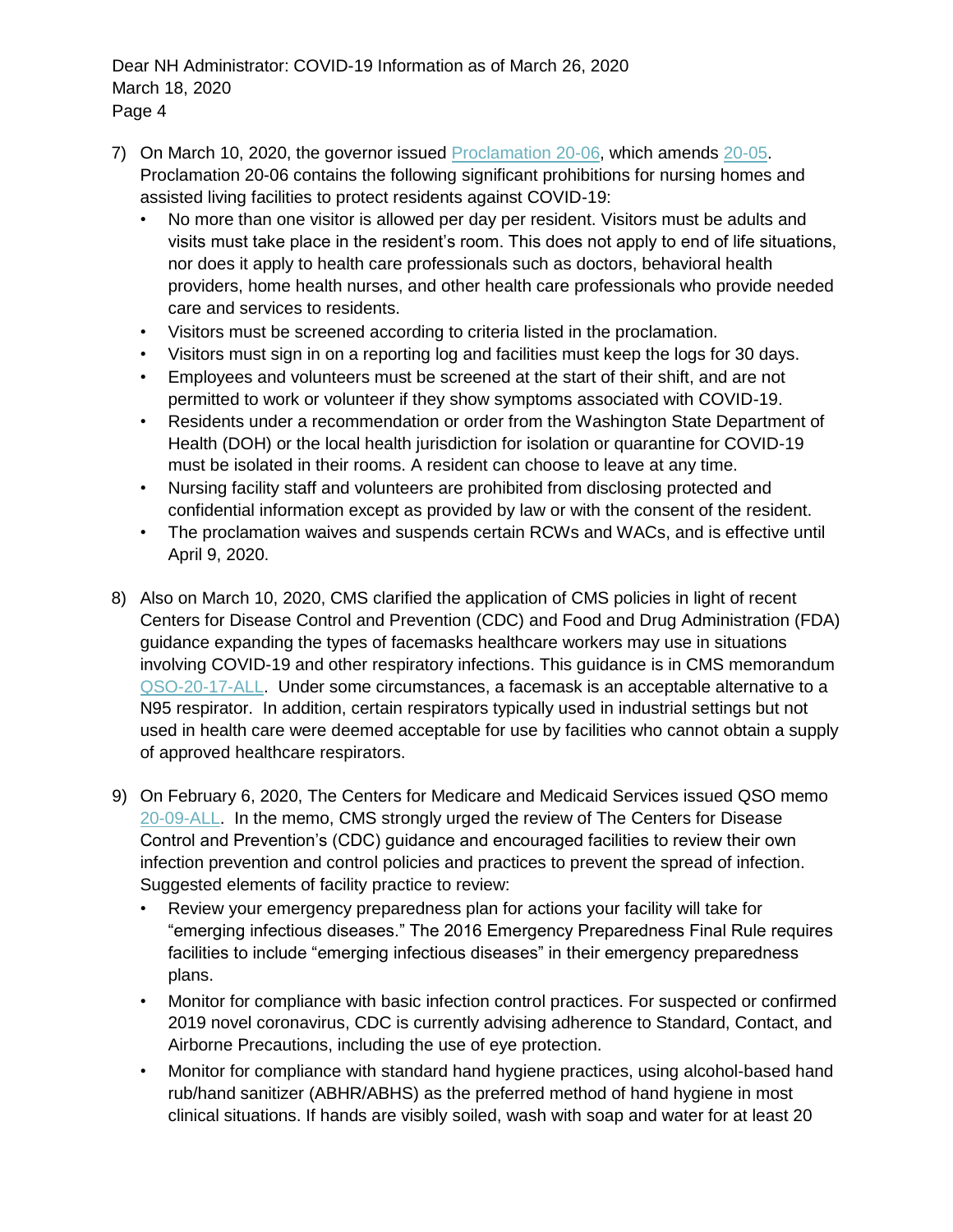> seconds. Healthcare facilities should ensure that hand hygiene supplies are readily available.

• Review for appropriate personal protective equipment (PPE) use and availability, such as gloves, gowns, respirators, and eye protection. If there is difficulty accessing or ordering PPE, please contact the local health jurisdiction.

#### **General Information**

You must report suspected or confirmed cases of COVID-19 to your local health jurisdiction and to the Residential Care Services Complaint Resolution Unit (CRU).

For information on how and when to report to your local health jurisdiction, please use this link: <https://www.doh.wa.gov/ForPublicHealthandHealthcareProviders/NotifiableConditions>

For more information about how to best protect residents, staff, and yourself, and to get the most current guidance for your facility, please visit the CDC, CMS, and DOH web sites listed at the bottom of this letter frequently as the situation is changing rapidly.

Thank you for your continued commitment to resident health and safety. If you have any questions, please contact your local RCS Field Manager or Lisa Herke, Policy Program Manager, at (509) 209-3088 or Lisa.Herke@dshs.wa.gov.

Sincerely.

*landure* Germin

**Residential Care Services** 

DSHS: "Transforming Lives"